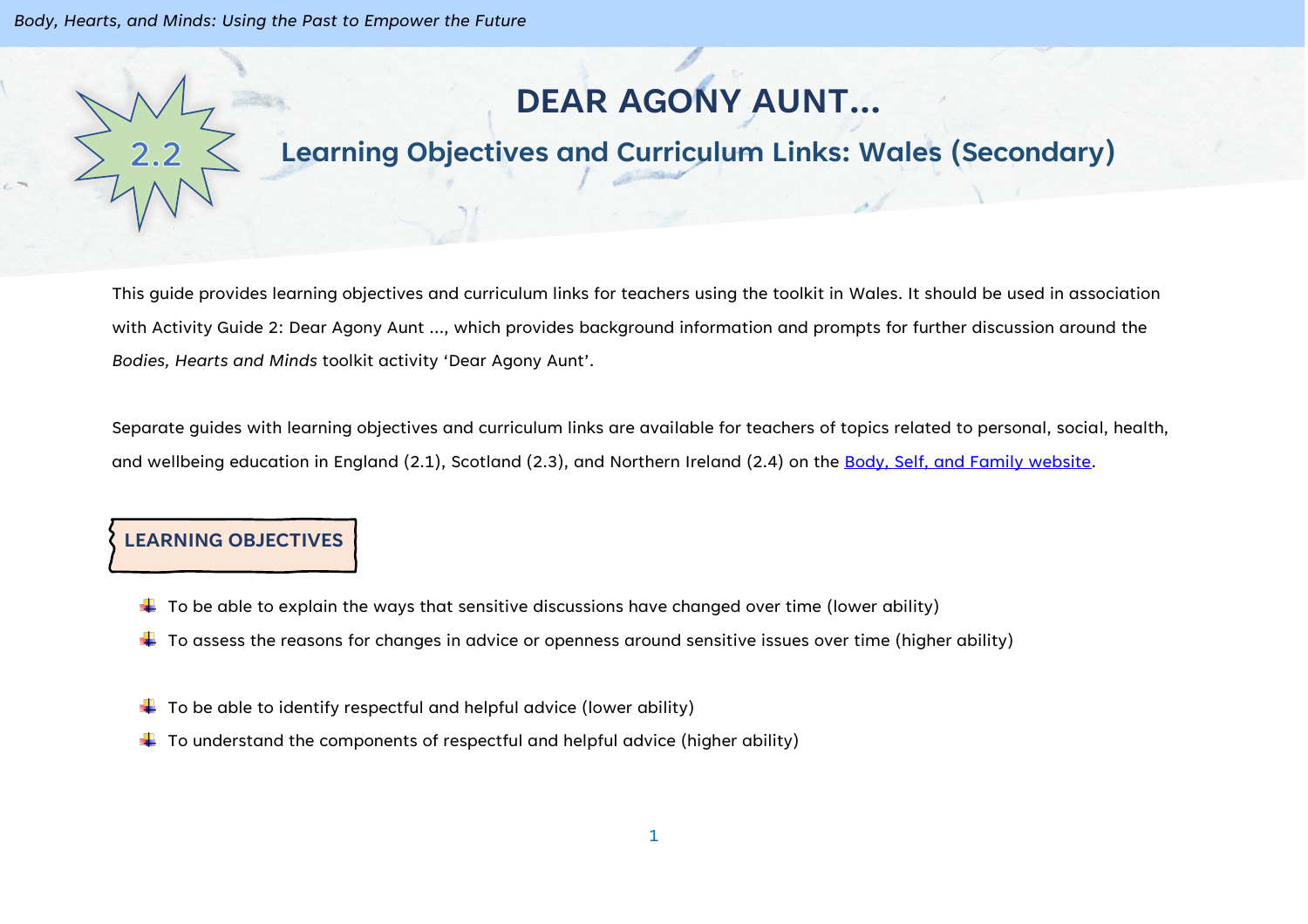- $\ddot{+}$  To understand where to get further advice on health and wellbeing (lower ability)
- $\ddotplus$  To assess the reliability of different types of advice on health and wellbeing (higher ability)

### **HOW DOES THIS ACTIVITY LINK TO THE CURRICULUM?**

## **Health and well-being (Wales)**

| Developing physical health and well-being has lifelong benefits                                                                                                                                                                                  |                                                                                                                                                                                                                                                       |  |
|--------------------------------------------------------------------------------------------------------------------------------------------------------------------------------------------------------------------------------------------------|-------------------------------------------------------------------------------------------------------------------------------------------------------------------------------------------------------------------------------------------------------|--|
| <b>Progression step 4</b>                                                                                                                                                                                                                        | <b>Progression step 5</b>                                                                                                                                                                                                                             |  |
| can analyse the connection between physical and emotional<br>changes. I can modify my behaviour to support my physical and<br>emotional health, and can work collaboratively to plan and<br>refine strengths and areas for improvements.         | can evaluate the connection between physical and emotional<br>changes, independently selecting from a range of strategies to<br>improve my physical and emotional health and that of others.                                                          |  |
| can explain the behaviours, conditions and situations that<br>affect my physical health and well-being and, through my<br>actions, I can respond to and/or manage these in order to<br>actively reduce the risk of harm to myself and to others. | can apply my knowledge of the behaviours, conditions and<br>situations that affect my physical health and well-being, to keep<br>myself and others safe. I can safely intervene, using learnt<br>techniques, when others' physical health is at risk. |  |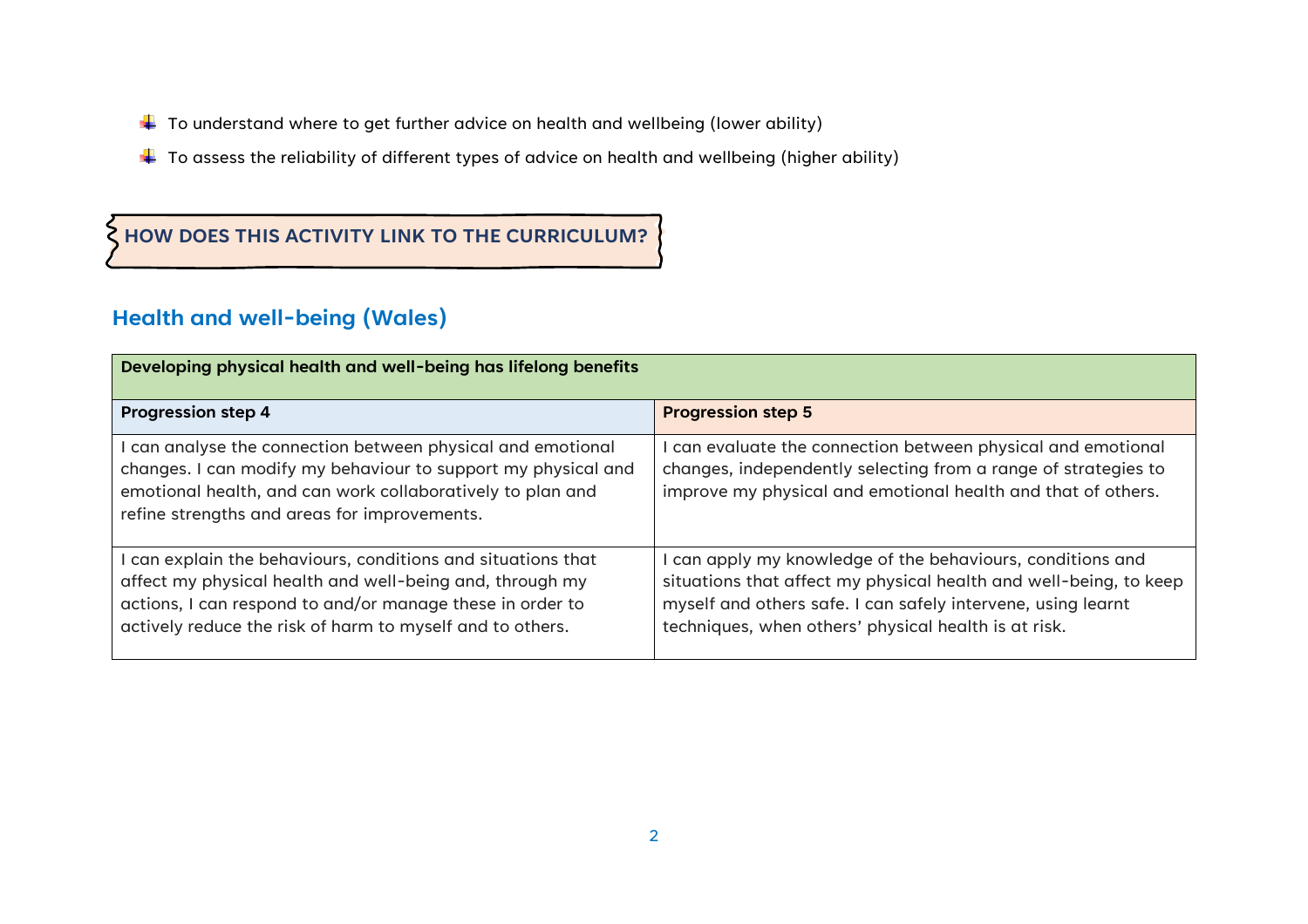| How we process and respond to our experiences affects our mental health and emotional well-being                                                                                                                                                                             |                                                                                                                                                                                                                                                   |  |
|------------------------------------------------------------------------------------------------------------------------------------------------------------------------------------------------------------------------------------------------------------------------------|---------------------------------------------------------------------------------------------------------------------------------------------------------------------------------------------------------------------------------------------------|--|
| <b>Progression step 4</b>                                                                                                                                                                                                                                                    | <b>Progression step 5</b>                                                                                                                                                                                                                         |  |
| can independently focus attention on my perceptions, thoughts<br>and feelings in order to further develop my self-awareness.<br>can identify different strategies to self-regulate my emotions in<br>response to a range of experiences.                                     | can use my self-awareness to appreciate the complexity of my<br>emotions and apply strategies to self-regulate them in a healthy way<br>and to connect with others.                                                                               |  |
| can advocate the benefits of communicating about feelings as<br>one of a range of strategies which can help promote positive<br>mental health and emotional well-being.<br>can identify people and groups who can help me with my<br>mental health and emotional well-being. | I can contribute towards a culture where talking about mental<br>health and emotional well-being is encouraged and normalised.<br>I can identify when to seek help based on a good understanding<br>of my mental health and emotional well-being. |  |
| can reflect and learn from the past in order to anticipate and<br>prepare myself and others for future experiences.                                                                                                                                                          | can respond to current experiences, as well as reflect, and learn from<br>the past, in order to anticipate and prepare myself and others for<br>future experiences.                                                                               |  |
| can empathise with others and understand the value of<br>demonstrating this through actions which are compassionate<br>and kind.                                                                                                                                             | can empathise with others which helps me to be compassionate and<br>kind towards myself and others.                                                                                                                                               |  |

 $\mathcal{L}(\mathcal{A})$ 

| Our decision-making impacts on the quality of our lives and the lives of others                          |                                                                                                                            |  |
|----------------------------------------------------------------------------------------------------------|----------------------------------------------------------------------------------------------------------------------------|--|
| <b>Progression step 4</b>                                                                                | <b>Progression step 5</b>                                                                                                  |  |
| I can consider relevant factors and implications when making<br>decisions individually and collectively. | can critically evaluate factors and implications, including risks,<br>when making decisions individually and collectively. |  |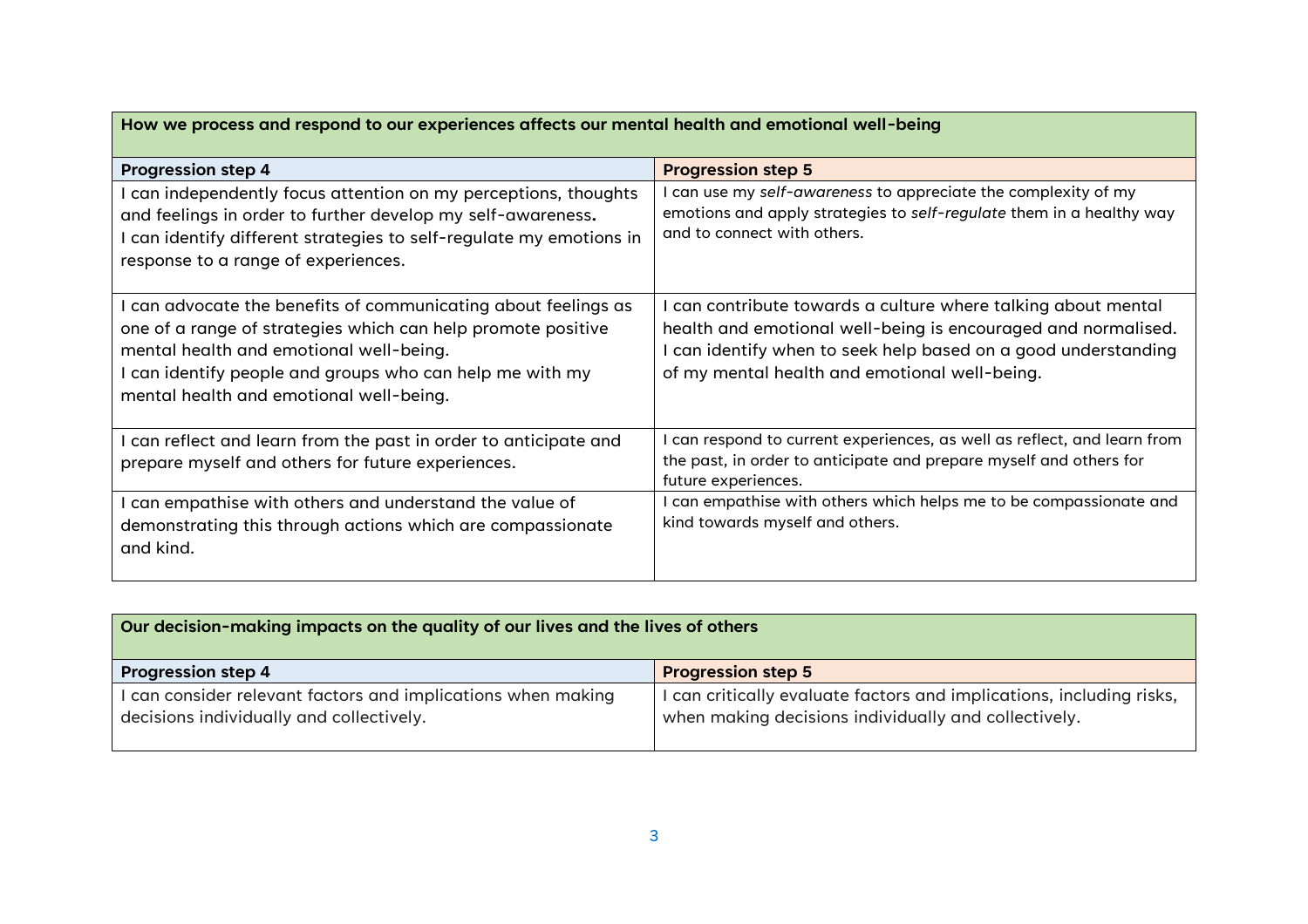| How we engage with social influences shapes who we are and affects our health and well-being           |                                                                                                                          |  |
|--------------------------------------------------------------------------------------------------------|--------------------------------------------------------------------------------------------------------------------------|--|
| <b>Progression step 4</b>                                                                              | <b>Progression step 5</b>                                                                                                |  |
| have a developing awareness of how rules, norms and                                                    | I have an understanding of the complexities of groups and                                                                |  |
| behaviours become established within groups and at times go                                            | situations, the interactions that take place within and between                                                          |  |
| unchallenged.                                                                                          | them, and their effect on those exposed to them.                                                                         |  |
| I can interact pro-socially in different groups and situations,<br>adapting my behaviours accordingly. | can interact pro-socially in different groups and situations, and<br>actively advocate for other individuals and groups. |  |
| can evaluate how my values, attitudes and identity are shaped                                          | can recognise and understand how                                                                                         |  |
| by the groups and social influences with which I interact.                                             | people's values, attitudes and identity are shaped by different<br>groups and influences.                                |  |
|                                                                                                        | I can promote positive attitudes and values, and, where<br>appropriate, I can challenge harmful ones.                    |  |

| Healthy relationships are fundamental to our well-being                       |                                                                                                                                                                      |  |
|-------------------------------------------------------------------------------|----------------------------------------------------------------------------------------------------------------------------------------------------------------------|--|
| <b>Progression step 4</b>                                                     | <b>Progression step 5</b>                                                                                                                                            |  |
| can show a developing awareness of the complex nature of<br>relationships.    | can show an understanding of the complex nature of<br>relationships in a range of contexts and an understanding of how<br>they are influenced by a range of factors. |  |
| can communicate my needs and feelings, and respect those of<br>others.        | can make meaningful connections with others, valuing safe,<br>healthy and equitable relationships in a range of contexts.                                            |  |
| can form and maintain healthy relationships with a wider circle<br>of people. | can make meaningful connections with others, valuing safe,<br>healthy and equitable relationships in a range of contexts.                                            |  |